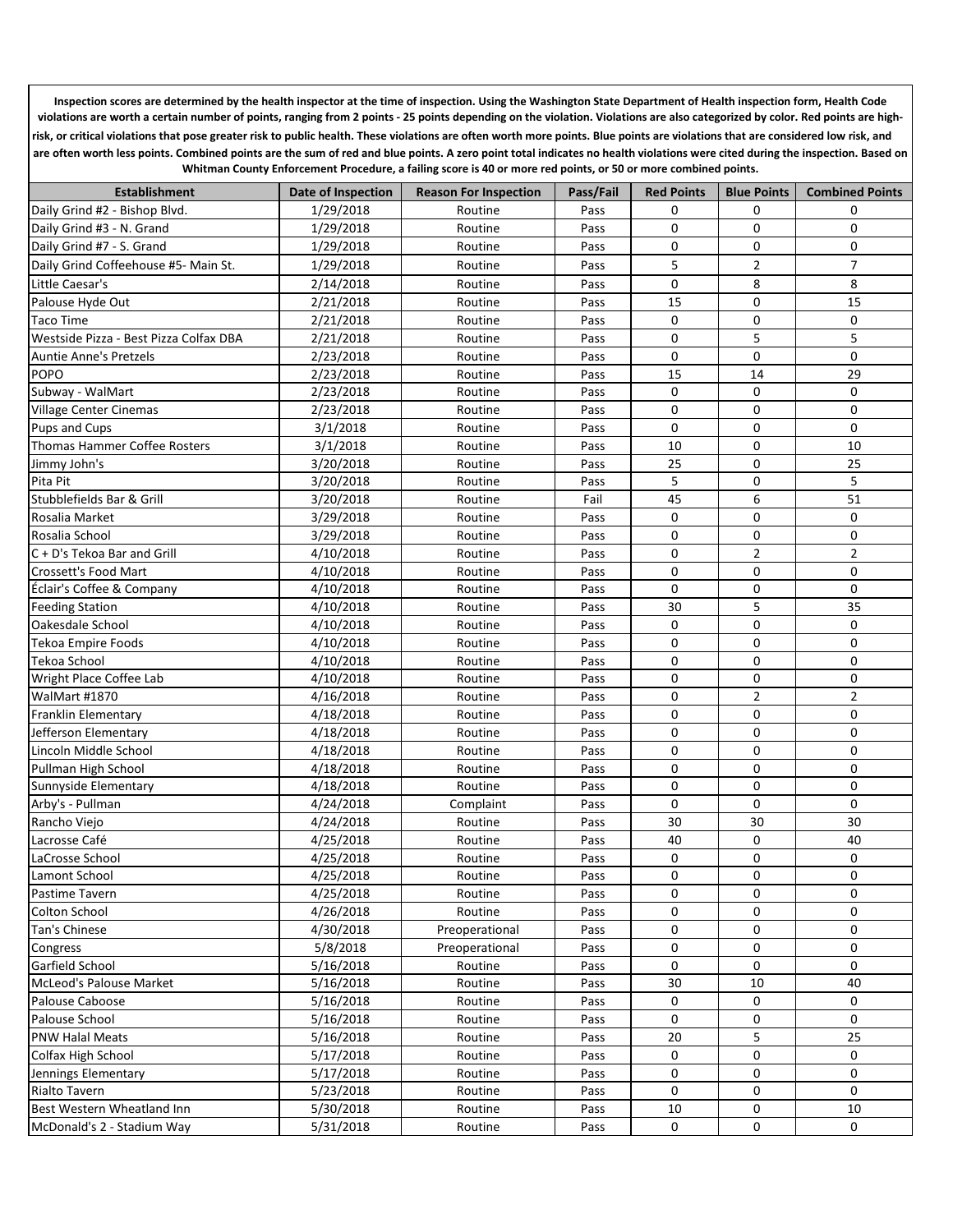| Starbucks #3358 - NE Stadium       |            |                    |              |              |             |              |
|------------------------------------|------------|--------------------|--------------|--------------|-------------|--------------|
|                                    | 5/31/2018  | Routine            | Pass         | 0            | 0           | 0            |
| AFC Sushi @ Safeway #2639          | 6/13/2018  | Routine            | Pass         | 5            | 0           | 5            |
| Safeway                            | 6/13/2018  | Routine            | Pass         | 10           | $\mathbf 0$ | 10           |
| Zeppoz                             | 6/13/2018  | Routine            | Pass         | 20           | 0           | 20           |
| Paradise Creek Brewery             | 6/20/2018  | Routine            | Pass         | 10           | 0           | 10           |
| Rico's Smoke House                 | 6/20/2018  | Routine            | Pass         | 5            | $\mathbf 0$ | 5            |
| Azia                               | 6/25/2018  | Routine            | Fail         | 55           | 21          | 76           |
| Birch & Barley                     | 6/26/2018  | Routine            | Pass         | 5            | 5           | 10           |
| Pizza Perfection                   | 6/26/2018  | Routine            | Pass         | 10           | $\mathbf 0$ | 10           |
| Sella's Calzone & Pizza            | 6/26/2018  | Routine            | Pass         | 10           | 5           | 15           |
| Taco Del Mar                       | 6/26/2018  | Routine            | Pass         | 0            | $\mathbf 0$ | $\Omega$     |
| Zoe Coffeehouse & Pub              | 6/26/2018  | Routine            | Pass         | 10           | $\mathbf 0$ | 10           |
| Azia                               | 7/10/2018  | Reinspection       | Pass         | $\mathbf{0}$ | $\mathbf 0$ | $\Omega$     |
| New Garden Restaurant              | 7/10/2018  | Routine            | Pass         | 25           | $\mathbf 0$ | 25           |
| Nuevo Vallarta                     | 7/16/2018  | Routine            | Pass         | 10           | 5           | 15           |
| Pizza Hut #2188 - N Grand          | 7/16/2018  | Routine            | Pass         | 0            | $\mathbf 0$ | 0            |
| Red Bento                          | 7/16/2018  | Routine            | Pass         | 35           | 3           | 38           |
| Taco Bell #29831                   | 7/16/2018  |                    | Pass         | 0            | 0           | $\mathbf 0$  |
| <b>Brass Rail</b>                  | 7/17/2018  | Routine<br>Routine | Pass         | 0            | 5           | 5            |
|                                    |            |                    |              | 0            | $\mathbf 0$ | 0            |
| Rosalia Coffee                     | 7/17/2018  | Routine            | Pass         |              |             |              |
| Whole in the Wall Pizza            | 7/17/2018  | Routine            | Pass         | 0            | 13          | 13           |
| <b>Quality Inn</b>                 | 7/24/2018  | Routine            | Pass         | 35           | $\mathbf 0$ | 35           |
| Main Street Squeeze & Smoothie LLC | 8/1/2018   | Routine            | Pass         | 0            | $\mathbf 0$ | $\mathbf 0$  |
| Jack in the Box                    | 8/8/2018   | Routine            | Pass         | 5            | $\mathbf 0$ | 5            |
| Jacobs                             | 8/13/2018  | Preoperational     | Pass         | $\mathbf 0$  | $\mathbf 0$ | $\mathbf 0$  |
| <b>Cougar Country Drive-In</b>     | 8/20/2018  | Routine            | Fail         | 70           | $\mathbf 0$ | 70           |
| Oasis                              | 8/21/2018  | Routine            | Pass         | 0            | 18          | 18           |
| South Fork Public House            | 8/29/2018  | Routine            | Pass         | 5            | 5           | 10           |
| Subway - E Main                    | 9/6/2018   | Preoperational     | Pass         | 0            | $\mathbf 0$ | 0            |
| Insomnia Cookies                   | 9/7/2018   | Preoperational     | Pass         | 0            | $\mathbf 0$ | $\mathbf 0$  |
| <b>Purpose Roasters</b>            | 9/13/2018  | Preoperational     | Pass         | 0            | 0           | $\mathbf{0}$ |
| <b>PNW Halal Meats</b>             | 10/1/2018  | Routine            | Pass         | 25           |             | 25           |
| Three Forks Bike and Brew          | 10/1/2018  | Preoperational     | Pass         | 0            | 0           | 0            |
| Dairy Queen                        | 10/8/2018  | Routine            | Pass         | 5            | $\mathbf 0$ | 5            |
| <b>Tokyo Seoul</b>                 | 10/17/2018 | Complaint          | Fail         | 80           | $\mathbf 0$ | 80           |
| Red Brick Café                     | 10/18/2018 | Routine            | Pass         | 0            | $\mathbf 0$ | $\Omega$     |
| Rolly's Ice Cream                  | 10/18/2018 | Preoperational     | Pass         | $\mathbf 0$  | $\mathbf 0$ | $\Omega$     |
| Foundry Kitchen + Cocktails        | 11/5/2018  | Routine            | Pass         | 10           | $\mathbf 0$ | 10           |
| Heros N Sports                     | 11/5/2018  | Routine            | Pass         | 10           | 10          | 10           |
| Rancho Viejo                       | 11/5/2018  | Routine            | Pass         | 30           | 0           | 30           |
| Roost Coffee & Market              | 11/5/2018  | Routine            | Pass         | 0            | 0           | 0            |
| Oakesdale School                   | 11/6/2018  | Routine            | Pass         | 0            | 0           | 0            |
| Rosalia School                     | 11/6/2018  |                    |              | 0            | 0           | 0            |
| Garfield In-Convenience Store      | 11/7/2018  | Routine<br>Routine | Pass<br>Pass | 15           | 0           | 15           |
|                                    |            |                    |              |              |             | $\mathbf{0}$ |
| Garfield School                    | 11/7/2018  | Routine            | Pass         | 0            | 0           |              |
| Grumpy's Tavern                    | 11/7/2018  | Routine            | Pass         | 5            | 0           | 5            |
| Meet Shop Too                      | 11/7/2018  | Routine            | Pass         | 0            | $\mathbf 0$ | 0            |
| Palouse School                     | 11/7/2018  | Routine            | Pass         | 0            | $\mathbf 0$ | $\mathbf 0$  |
| 165 Degrees Brewing LLC Steptoe    | 11/8/2018  | Preoperational     | Pass         | 0            | $\mathbf 0$ | $\mathbf 0$  |
| 165 Degrees Brew, LLC Colfax       | 11/9/2018  | Routine            | Pass         | 0            | 0           | $\mathbf 0$  |
| Fonk's Coffee House                | 11/9/2018  | Routine            | Pass         | 0            | 0           | 0            |
| Subway - Colfax                    | 11/9/2018  | Routine            | Pass         | 0            | 0           | 0            |
| Tekoa School                       | 11/13/2018 | Routine            | Pass         | 0            | 0           | 0            |
| Colfax High School                 | 11/14/2018 | Routine            | Pass         | 0            | 0           | 0            |
| Jennings Elementary                | 11/14/2018 | Routine            | Pass         | 0            | 0           | 0            |
| Lumberyard Food Hall               | 11/20/2018 | Preoperational     | Pass         | 0            | 0           | $\mathbf 0$  |
| Franklin Elementary                | 11/26/2018 | Routine            | Pass         | 0            | 0           | 0            |
| Jefferson Elementary               | 11/26/2018 | Routine            | Pass         | 0            | 0           | $\mathbf 0$  |
| Lincoln Middle School              | 11/26/2018 | Routine            | Pass         | 0            | 0           | 0            |